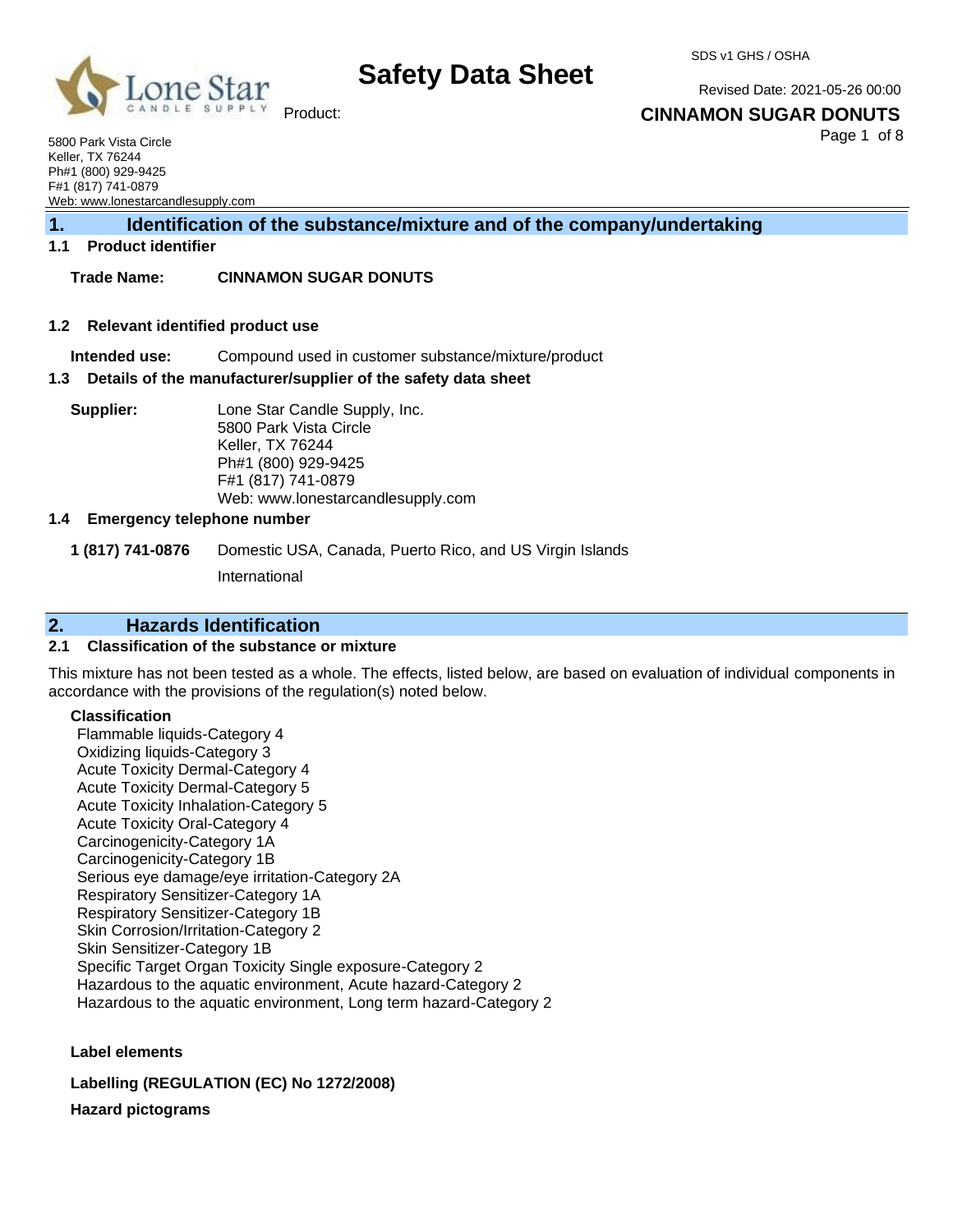

Revised Date: 2021-05-26 00:00

## **CINNAMON SUGAR DONUTS**

Page 2 of 8

5800 Park Vista Circle Keller, TX 76244 Ph#1 (800) 929-9425 F#1 (817) 741-0879 Web: [www.lonestarcandlesupply.com](http://www.lonestarcandlesupply.com/)





## **Signal Word: Warning**

## **Hazard statements:**

| H <sub>226</sub> | Combustible Liquid                                                                          |
|------------------|---------------------------------------------------------------------------------------------|
| H <sub>272</sub> | May intensify fire; oxidize                                                                 |
| H302             | Harmful if swallowed                                                                        |
| H312             | Harmful in contact with skin                                                                |
| H313             | May be harmful in contact with skin                                                         |
| H315             | Causes skin irritation                                                                      |
| H317             | May cause an allergic skin reaction                                                         |
| H319             | Causes serious eye irritation                                                               |
| H333             | May be harmful if inhaled                                                                   |
| H334             | May cause allergy or asthma symptoms or breathing difficulties if inhaled.                  |
| H350             | May cause cancer.                                                                           |
| H371             | May cause damage to organ.                                                                  |
| H401             | Toxic to aquatic life.                                                                      |
| H411             | Toxic to aquatic life with long lasting effects                                             |
| H302+H312        | Harmful if swallowed. Harmful in contact with skin                                          |
| H302+H332        | Harmful if swallowed. Harmful if inhaled                                                    |
| H303+H313        | May be harmful if swallowed. May be harmful in contact with skin                            |
| H303+H333        | May be harmful if swallowed. May be harmful if inhaled                                      |
| H312+H332        | Harmful in contact with skin. Harmful if inhaled                                            |
| H313+H333        | May be harmful in contact with skin. May be harmful if inhaled                              |
| H315+H320        | Causes skin irritation. Causes eye irritation                                               |
| H302+H312+H332   | Harmful if swallowed. Harmful in contact with skin. Harmful if inhaled                      |
| H303+H313+H333   | May be harmful if swallowed. May be harmful in contact with skin. May be harmful if inhaled |
|                  |                                                                                             |

## **Precautionary Statements**

## **Prevention:**

| P <sub>101</sub> | If medical advice is needed, have product container or label at hand.      |
|------------------|----------------------------------------------------------------------------|
| P <sub>102</sub> | Keep out of reach of children.                                             |
| P <sub>103</sub> | Keep out of reach of children.                                             |
| P <sub>201</sub> | Obtain special instructions before use.                                    |
| P <sub>202</sub> | Do not handle until all safety precautions have been read and understood.  |
| P210             | Keep away from heat/sparks/open flames/hot surfaces - No smoking.          |
| P <sub>220</sub> | Keep/Store away from clothing/combustible materials.                       |
| P221             | Take any precaution to avoid mixing with combustibles.                     |
| P <sub>235</sub> | Keep cool.                                                                 |
| P <sub>260</sub> | Do not breathe dust/fume/gas/mist/vapors/spray.                            |
| P <sub>261</sub> | Avoid breathing dust/fume/gas/mist/vapors/spray.                           |
| P <sub>264</sub> | Wash hands thoroughly after handling.                                      |
| P270             | Do not eat, drink or smoke when using this product.                        |
| P272             | Contaminated work clothing should not be allowed out of the workplace.     |
| P <sub>273</sub> | Avoid release to the environment.                                          |
| P <sub>280</sub> | Wear protective gloves/protective clothing/eye protection/face protection. |
| P <sub>284</sub> | Wear respiratory protection.                                               |
| P311             | Call a POISON CENTER or doctor/physician.                                  |
| P312             | Call a POISON CENTER or doctor/physician if you feel unwell.               |
| P313             | Get medical advice/attention.                                              |
|                  |                                                                            |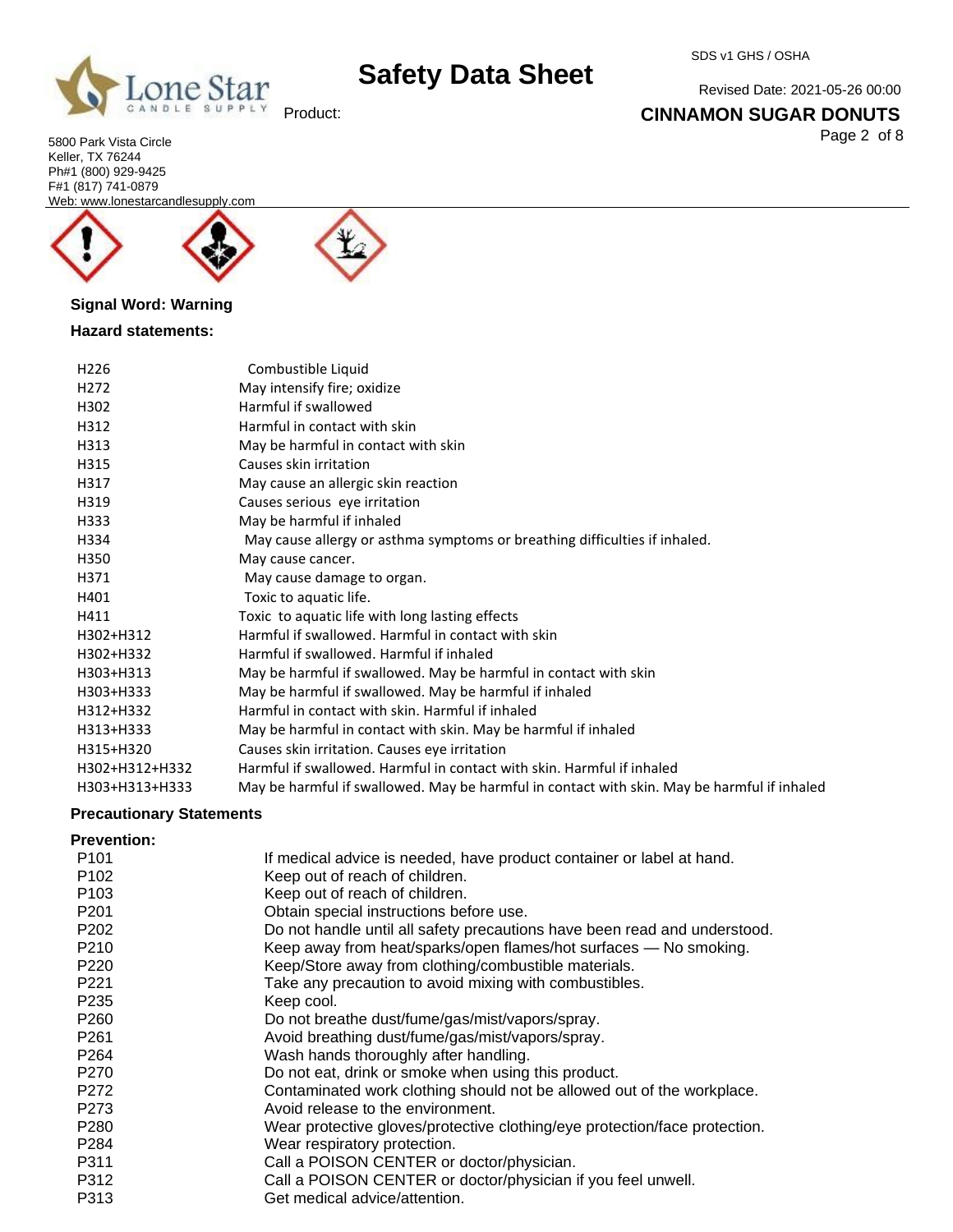

Product:

## SDS v1 GHS / OSHA

Revised Date: 2021-05-26 00:00

### **CINNAMON SUGAR DONUTS**

Page 3 of 8

| 5800 Park Vista Circle            | Page 3 Or 8                                                                                      |
|-----------------------------------|--------------------------------------------------------------------------------------------------|
| <b>Keller, TX 76244</b>           |                                                                                                  |
| Ph#1 (800) 929-9425               |                                                                                                  |
| F#1 (817) 741-0879                |                                                                                                  |
| Web: www.lonestarcandlesupply.com |                                                                                                  |
| P330                              | Rinse mouth.                                                                                     |
| P338                              | Remove contact lenses, if present and easy to do. Continue rinsing.                              |
| P340                              | Remove victim to fresh air and keep at rest in a position comfortable for breathing.             |
| P342                              | If experiencing respiratory symptoms:                                                            |
| P351                              | Rinse cautiously with water for several minutes.                                                 |
| P352                              | Wash with plenty of soap and water.                                                              |
| P362                              | Take off contaminated clothing and wash before reuse.                                            |
| P364                              | Wash it before reuse                                                                             |
| P391                              | Collect spillage. Hazardous to the aquatic environment                                           |
| P403                              | Store in a well-ventilated place.                                                                |
| P405                              | Store locked up.                                                                                 |
| <b>Response:</b>                  |                                                                                                  |
| P301+P312                         | IF SWALLOWED: call a POISON CENTER or doctor/physician IF you feel unwell.                       |
| P304+P312                         | IF INHALED: Call a POISON CENTER or doctor/physician if you feel unwell.                         |
| P304+P340                         | IF INHALED: Remove victim to fresh air and Keep at rest in a position comfortable for breathing. |
| P308+P313                         | IF exposed or concerned: Get medical advice/attention.                                           |
| P308+311                          | IF exposed or concerned: Call a POISON CENTER or doctor/physician.                               |
| P313+P337                         | IF eye irritation persists: Get medical advice/attention.                                        |
| P332+P313                         | IF SKIN irritation occurs: Get medical advice/attention.                                         |
| P333+P313                         | IF SKIN irritation or rash occurs: Get medical advice/attention.                                 |
| P342+P311                         | IF experiencing respiratory symptoms: call a POISON CENTER or doctor/physician.                  |
| P362+P364                         | Take off contaminated clothing and wash before reuse.                                            |
| P403+P235                         | Store in a well-ventilated place. Keep cool.                                                     |
| P305+P351+P338                    | IF IN EYES: Rinse cautiously with water for several minutes. Remove contact lenses if present    |
|                                   | and easy to do. Continue rinsing.                                                                |

### **2.2Other Hazards**

### **no data available**

## **3. Composition/Information on Ingredients**

### **3.1 Mixtures**

This product is a complex mixture of ingredients, which contains among others the following substance(s), presenting a health or environmental hazard within the meaning of the UN Globally Harmonized System of Classification and Labeling of Chemicals (GHS):

| <b>Chemical Name</b>            | <b>CAS Number</b> | Weight %     |
|---------------------------------|-------------------|--------------|
| Bis(2-ethylhexyl) adipate       | 130-23-1          | $20 - 100\%$ |
| Benzyl benzoate                 | 120-51-4          | $10 - 20%$   |
| 3-Ethoxy-4-hydroxybenzaldehyde; | 121-32-4          | $5 - 10%$    |
| 2-Ethyl-3-hydroxy-4-pyrone      | 4940-11-8         | $2 - 5%$     |
| 4-Hydroxy-3-methoxybenzaldehyde | 4940-11-8         | $2 - 5%$     |
| 4-Hydroxy-3-methoxybenzaldehyde | 121-33-5          | $2 - 5%$     |
| 2-methyl-3-phenylprop-2-enal    | 101-39-3          | $2 - 5%$     |

### **Ingredients:**

The identity of the specific components of this mixture is proprietary information and is regarded to be a trade secret, in accordance with Paragraph 1910.1200 of Title 29 of the Code of Federal Regulations. Please refer to Section 2 for Health Hazard Identification based on the evaluation of the individual components.

See Section 16 for full text of GHS classification codes which were not shown in section 2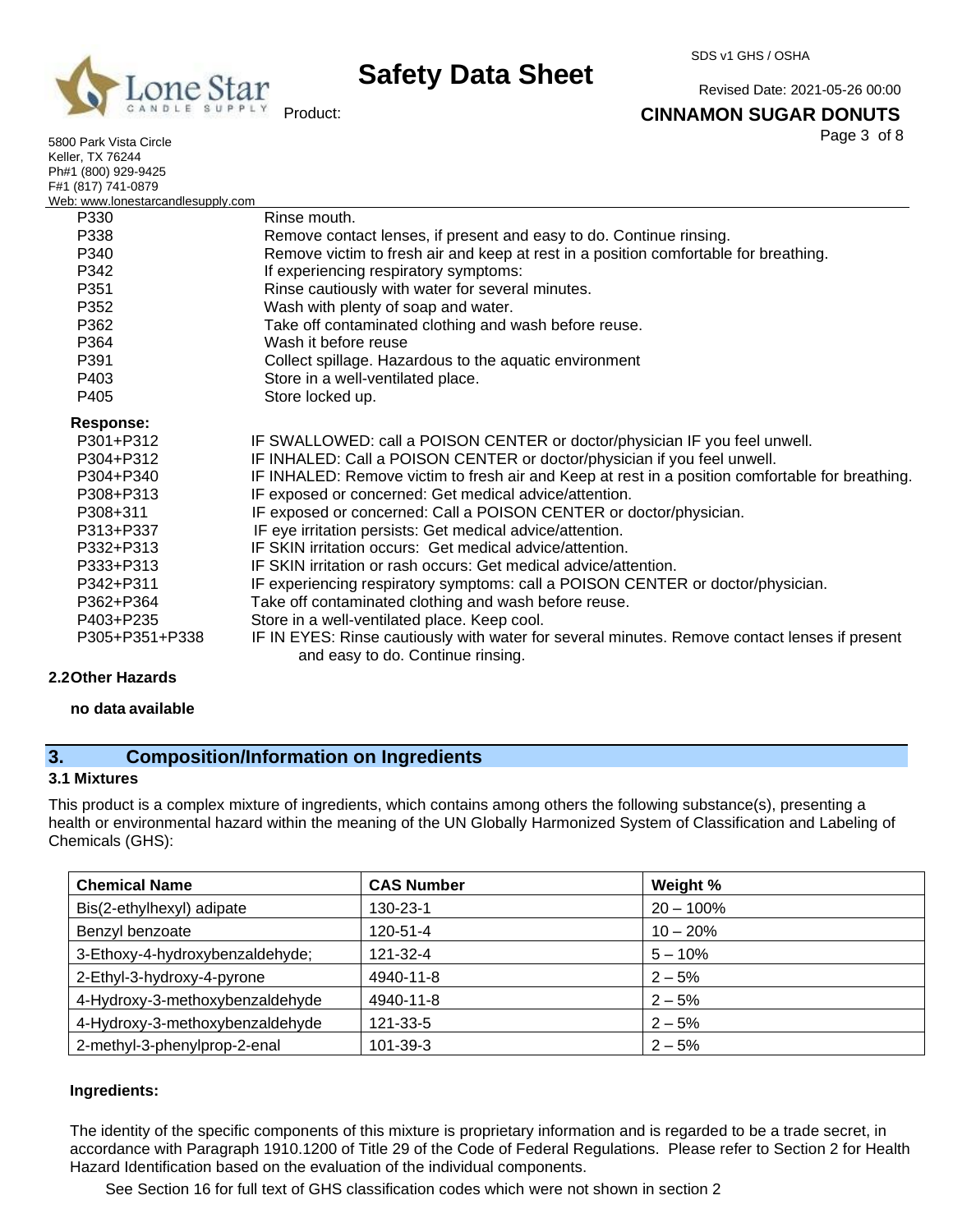

SDS v1 GHS / OSHA

Revised Date: 2021-05-26 00:00

**CINNAMON SUGAR DONUTS**

Page 4 of 8

5800 Park Vista Circle Keller, TX 76244 Ph#1 (800) 929-9425 F#1 (817) 741-0879 Web: [www.lonestarcandlesupply.com](http://www.lonestarcandlesupply.com/)

Total Hydrocarbon Content  $(\% w/w) = 0.00$ 

| <b>First Aid Measures</b><br>4.                 |                                                                                                                                                                                        |
|-------------------------------------------------|----------------------------------------------------------------------------------------------------------------------------------------------------------------------------------------|
| <b>Description of first aid measures</b><br>4.1 |                                                                                                                                                                                        |
| Inhalation:                                     | Remove from exposure site to fresh air. If breathing has stopped or is<br>difficult, administer artificial respiration and oxygen if available. Seek medical<br>attention immediately. |
| Eye Exposure:                                   | Flush immediately with water for at least 15 minutes.<br>Contact physician if symptoms persist.                                                                                        |
| <b>Skin Exposure:</b>                           | Remove contaminated clothes. Wash thoroughly with water (and soap).<br>Contact physician if symptoms persist.                                                                          |
| Ingestion:                                      | Rinse mouth with water and obtain medical advice.                                                                                                                                      |
|                                                 | Notes to physicians or first aid providers: In the event of a genuine medical emergency, additional information will be<br>revealed to a qualified health professional.                |

| 5 <sub>1</sub> | <b>Fire-Fighting measures</b> |  |
|----------------|-------------------------------|--|
|                | _______                       |  |

### **5.1 Extinguishing media**

| Suitable:  | Carbon dioxide (CO2), Dry chemical, Foam, or other NON-Aqueous material. |
|------------|--------------------------------------------------------------------------|
| Unsuitable | Do not use a direct water jet on burning material                        |

**5.2 Special hazards arising from the substance or mixture:** Empty containers retain product residue (liquid or vapor) and can be dangerous. They should be rinsed with water and disposed of properly. Soaked rags or paper may pose a spontaneous combustion hazard in unsealed trash receptacles.

| During fire fighting:                                            | Water may be ineffective.                                                                                                                       |
|------------------------------------------------------------------|-------------------------------------------------------------------------------------------------------------------------------------------------|
| <b>Hazardous Combustion Products:</b>                            | Carbon Dioxide, Carbon Monoxide and other unidentified organic<br>compounds.                                                                    |
| Special protective equipment<br>and precaution for firefighters: | Treat as a chemical fire. Self-contained breathing apparatus and protective<br>clothing should be worn when fighting fires involving chemicals. |

### **5.3 Advice for firefighters**

**5.4 Further information: Standard procedure for chemical fires**

## **6. Accidental Release Measures**

### **6.1 Personal precautions, protective equipment, and emergency procedures**

Eliminate all ignition sources. Ventilate Area. Contain spill and absorb spill onto inert material. Place material into a suitable container and dispose of in accordance with local regulations. DO NOT leave soaked rags or paper in unsealed receptacles as spontaneous combustion may sometimes occur under certain circumstances.

## **6.2 Environmental precautions**

Keep away from drains, soil, and surface and groundwater.

## **6.3 Methods and materials for containment and cleaning up**

Clean up spillage promptly. Remove ignition sources. Provide adequate ventilation. Avoid excessive inhalation of vapors. Gross spillages should be contained by use of sand or inert powder and disposed of according to the local regulations.

## **6.4 Reference to other sections**

Not Applicable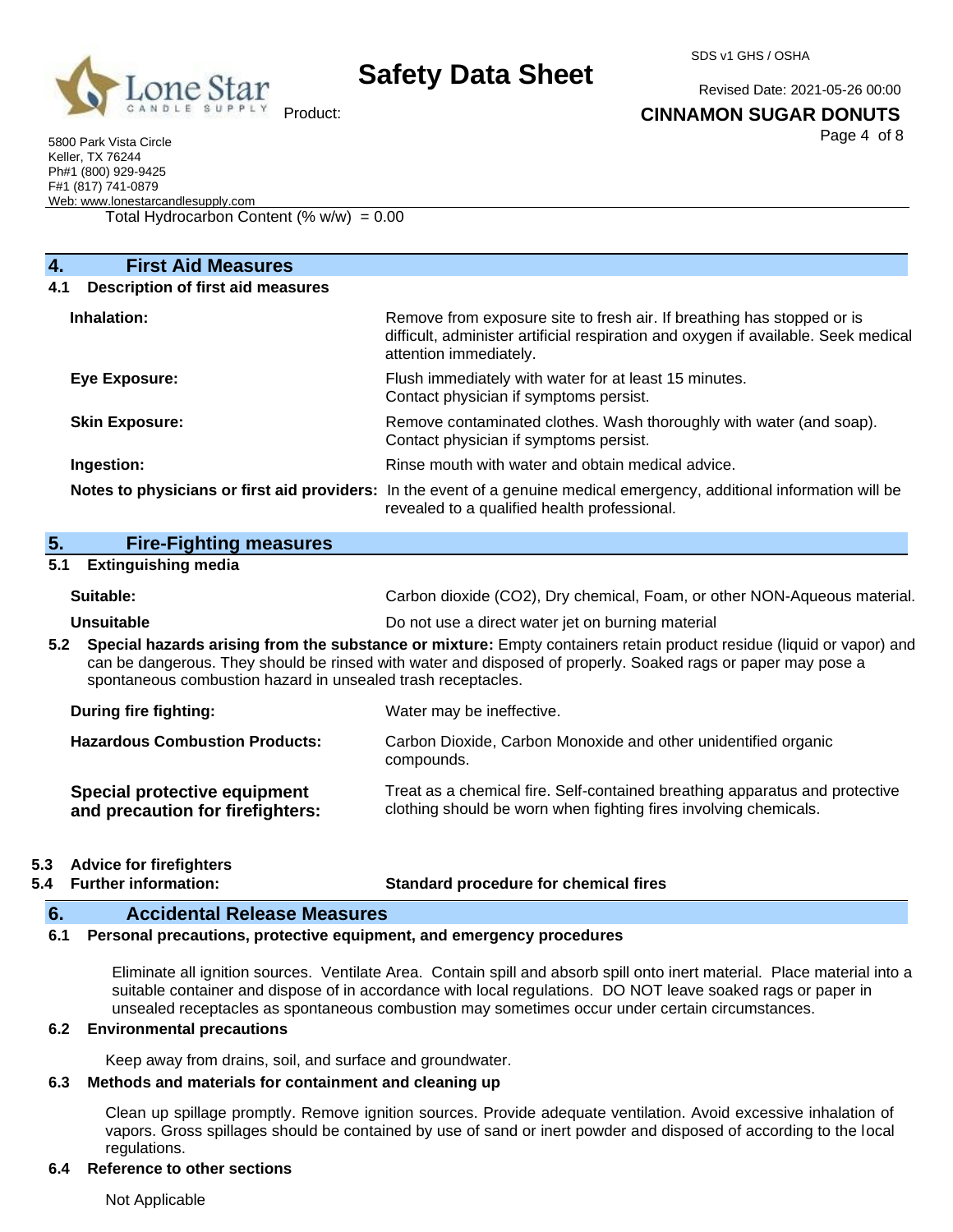

SDS v1 GHS / OSHA

Revised Date: 2021-05-26 00:00

Product:

### **CINNAMON SUGAR DONUTS**

Page 5 of 8

5800 Park Vista Circle Keller, TX 76244 Ph#1 (800) 929-9425 F#1 (817) 741-0879 Web: [www.lonestarcandlesupply.com](http://www.lonestarcandlesupply.com/)

## **7. Handling and Storage**

## **7.1 Precautions for safe handling**

Apply according to good manufacturing and industrial hygiene practices with proper ventilation. Do not drink, eat, or smoke while handling. Respect good personal hygiene.

### **7.2 Conditions for safe storage, including any incompatibilities**

Use splash goggles or face shield when eye contact is possible. Respiratory protection is not generally required, if desired use NIOSH approved organic vapor respirator. Use chemical resistant gloves as needed to avoid prolonged or repeated contact. Store in a cool, dry, well ventilated area away from all sources of heat or flame.

#### **7.3 Specific end uses**

No information available

## **8. Exposure Controls/Personal Protection**

#### **8.1 Control parameters**

**Exposure Limits:**

No Information Available

**Engineering Controls:** Use local exhaust as needed.

### **8.2 Exposure controls - Personal protective equipment**

| Eye protection:                 | Tightly sealed goggles, face shield, or safety glasses with brow guards and side shields, etc.<br>as may be appropriate for the exposure                                                                              |
|---------------------------------|-----------------------------------------------------------------------------------------------------------------------------------------------------------------------------------------------------------------------|
| <b>Respiratory protection:</b>  | If desired wear a NIOSH approved respirator. Avoid excessive inhalation of concentrated<br>vapors. Apply local ventilation where appropriate.                                                                         |
| <b>Skin protection:</b>         | Avoid Skin contact. Use chemical resistant gloves as needed to avoid prolonged or repeated<br>contact. Use of a rubber apron is recommended when handling large quantities of this<br>material.                       |
| <b>Work/Hygienic Practices:</b> | Good personal hygiene practices should be used. Wash hands after any contact, before<br>breaks and meals, and at the end of the work period. Contaminated clothing and shoes<br>should be cleaned before using again. |
| Other use precautions:          | None generally required.                                                                                                                                                                                              |
| Comments:                       | This material is intended for manufacturing use only. Contaminated equipment should be<br>cleaned with soap and water. Do not discharge wash water into lakes, streams, ponds, or<br>public waters.                   |

### **9. Physical and Chemical Properties**

#### **9.1 Information on basic physical and chemical properties**

| Appearance:            | Conforms to standard                                 |
|------------------------|------------------------------------------------------|
| Odor:                  | Sweet buttery cake with a light sprinkle of cinnamon |
| Color:                 | Pale yellow to yellow                                |
| Viscosity:             | Liauid                                               |
| <b>Freezing Point:</b> | Not determined                                       |
| <b>Boiling Point:</b>  | Not determined                                       |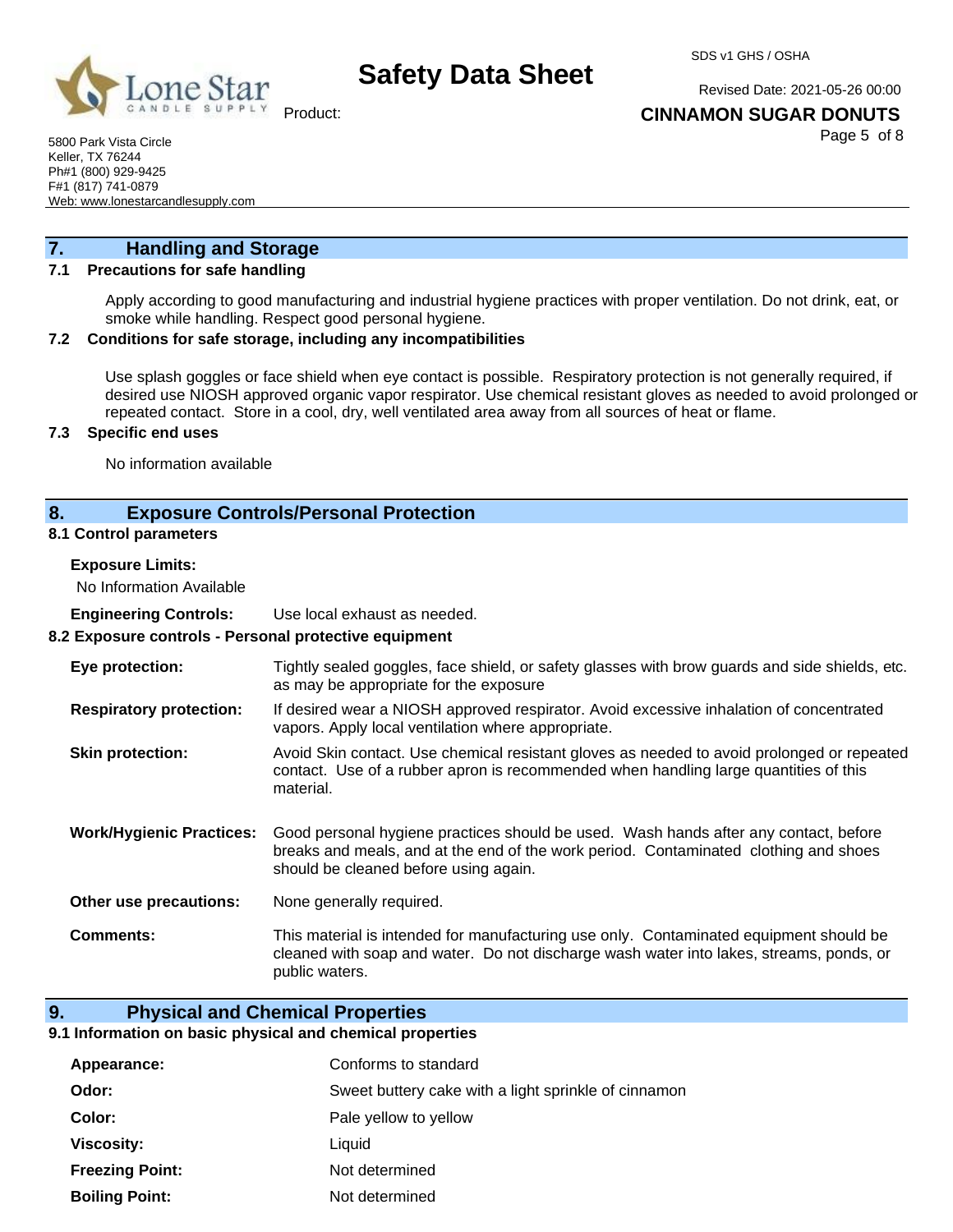

Revised Date: 2021-05-26 00:00

### **CINNAMON SUGAR DONUTS**

Page 6 of 8

5800 Park Vista Circle Keller, TX 76244 Ph#1 (800) 929-9425 F#1 (817) 741-0879

| Not determined   |
|------------------|
| >200 F (93.33 C) |
| Not determined   |
| None Expected    |
| None Expected    |
| Not determined   |
| Not determined   |
| 0.980            |
| Not determined   |
| 1.4768           |
| Oil              |
|                  |

## **10. Stability and Reactivity**

| 10.1 Reactivity                         | None                                               |
|-----------------------------------------|----------------------------------------------------|
| <b>10.2 Chemical stability</b>          | Stable under normal storage and use                |
| 10.3 Possibility of hazardous reactions | None known                                         |
| 10.4 Conditions to avoid                | Excessive heat, sparks or open flame               |
| 10.5 Incompatible materials             | Strong oxidizing agents, strong acids, and alkalis |
| 10.6 Hazardous decomposition products   | None known                                         |

## **11. Toxicological Information**

## **11.1 Toxicological Effects**

Acute Toxicity Estimates (ATEs) based on the individual Ingredient Toxicity Data utilizing the "Additivity Formula"

| <b>Acute toxicity - Oral</b>                       | (LD50: 2118.64) May be harmful if swallowed              |
|----------------------------------------------------|----------------------------------------------------------|
| <b>Acute toxicity - Dermal</b>                     | (LD50: 4119.49) May be harmful in contact with skin      |
| Acute toxicity - Inhalation - (Rat) mg/L/4hr       | (LC50: 72.69) May be harmful if inhaled                  |
| <b>Skin corrosion / irritation</b>                 | Causes skin irritation                                   |
| Serious eye damage / irritation                    | Causes serious eye irritation                            |
| <b>Respiratory sensitization</b>                   | Not classified - the classification criteria are not met |
| <b>Skin sensitization</b>                          | May cause an allergic skin reaction                      |
| <b>Germ cell mutagenicity</b>                      | Not classified - the classification criteria are not met |
| Carcinogenicity                                    | Not classified - the classification criteria are not met |
| <b>Reproductive toxicity</b>                       | Not classified - the classification criteria are not met |
| Specific target organ toxicity - single exposure   | Single exposure. Not classified                          |
| Specific target organ toxicity - repeated exposure | Not classified - the classification criteria are not met |
| <b>Aspiration hazard</b>                           | May be fatal if swallowed and enters airways.            |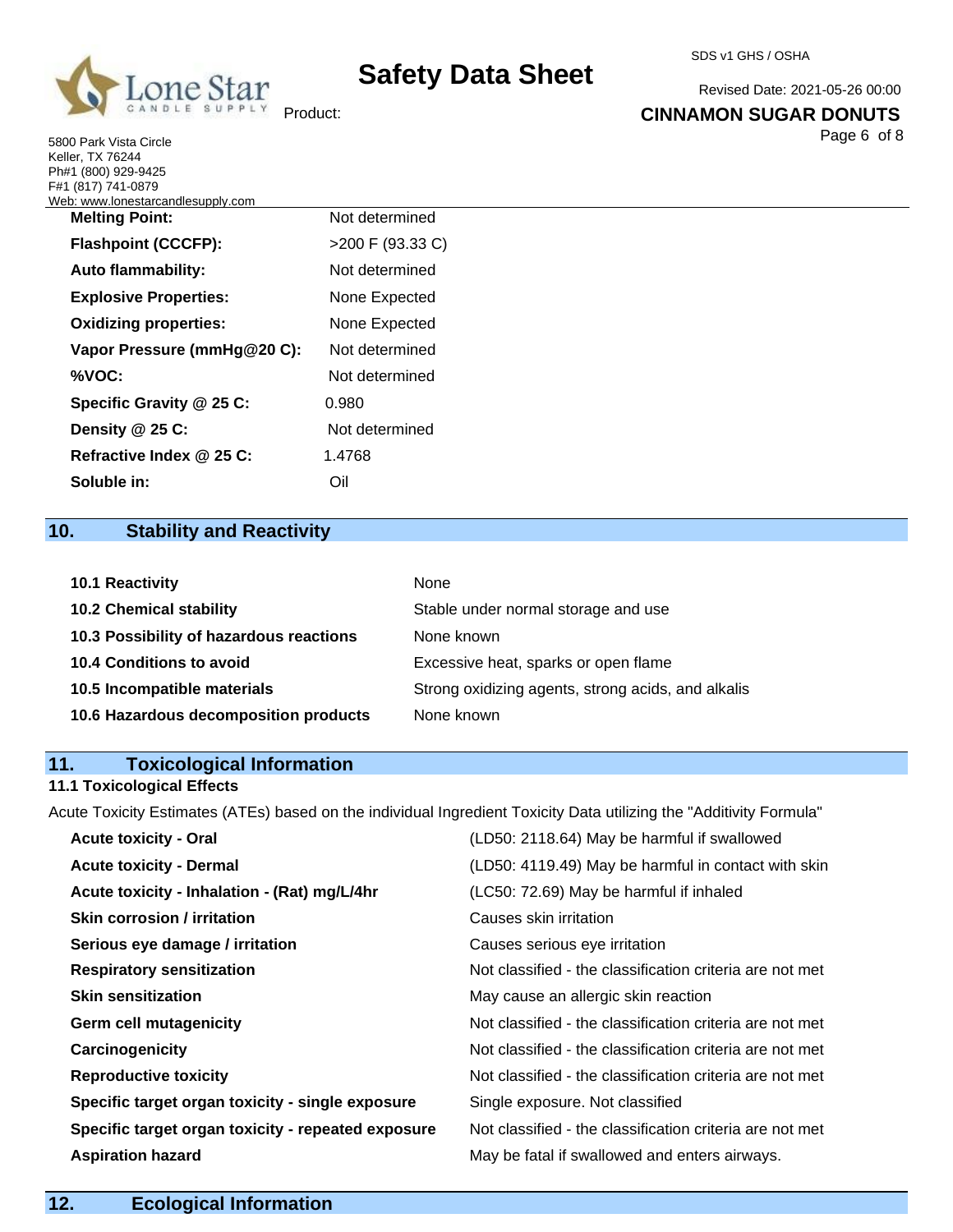

5800 Park Vista Circle Keller, TX 76244 Ph#1 (800) 929-9425

# **Safety Data Sheet**

SDS v1 GHS / OSHA

Revised Date: 2021-05-26 00:00

**CINNAMON SUGAR DONUTS**

Page 7 of 8

| <b>12.1 Toxicity</b><br><b>Acute acquatic toxicity</b><br>Toxic to aquatic life<br><b>Chronic acquatic toxicity</b><br>Toxic to aquatic life with long lasting effects<br>no data available<br><b>Toxicity Data on soil</b><br><b>Toxicity on other organisms</b><br>no data available<br><b>Persistence and degradability</b><br>no data available<br><b>Bioaccumulative potential</b><br>no data available<br><b>Mobility in soil</b><br>no data available<br>Other adverse effects<br>no data available<br>no data available | F#1 (817) 741-0879                        |  |
|---------------------------------------------------------------------------------------------------------------------------------------------------------------------------------------------------------------------------------------------------------------------------------------------------------------------------------------------------------------------------------------------------------------------------------------------------------------------------------------------------------------------------------|-------------------------------------------|--|
|                                                                                                                                                                                                                                                                                                                                                                                                                                                                                                                                 | Web: www.lonestarcandlesupply.com         |  |
|                                                                                                                                                                                                                                                                                                                                                                                                                                                                                                                                 |                                           |  |
|                                                                                                                                                                                                                                                                                                                                                                                                                                                                                                                                 |                                           |  |
|                                                                                                                                                                                                                                                                                                                                                                                                                                                                                                                                 |                                           |  |
|                                                                                                                                                                                                                                                                                                                                                                                                                                                                                                                                 |                                           |  |
|                                                                                                                                                                                                                                                                                                                                                                                                                                                                                                                                 |                                           |  |
|                                                                                                                                                                                                                                                                                                                                                                                                                                                                                                                                 |                                           |  |
|                                                                                                                                                                                                                                                                                                                                                                                                                                                                                                                                 |                                           |  |
|                                                                                                                                                                                                                                                                                                                                                                                                                                                                                                                                 |                                           |  |
|                                                                                                                                                                                                                                                                                                                                                                                                                                                                                                                                 |                                           |  |
|                                                                                                                                                                                                                                                                                                                                                                                                                                                                                                                                 | <b>Ecotoxicological other information</b> |  |

## **13. Disposal Conditions**

### **13.1 Waste treatment methods**

Do not allow product to reach sewage systems. Dispose of in accordance with all local and national regulations. Send to a licensed waste management company. The product should not be allowed to enter drains, water courses or the soil. Do not contaminate ponds, waterways or ditches with chemical or used container.

| <b>Transport Information</b><br>14.      |              |                                     |                 |               |
|------------------------------------------|--------------|-------------------------------------|-----------------|---------------|
| Regulator                                | <b>Class</b> | <b>Pack Group</b>                   | <b>Sub Risk</b> | UN-nr.        |
| U.S. DOT (Non-Bulk)                      |              | Not Regulated - Not Dangerous Goods |                 |               |
| <b>Chemicals NOI</b>                     |              |                                     |                 |               |
| <b>ADR/RID (International Road/Rail)</b> |              |                                     |                 |               |
| Environmentally Hazardous Substance,     | 9            | Ш                                   |                 | <b>UN3082</b> |
| Liquid, n.o.s.                           |              |                                     |                 |               |
| <b>IATA (Air Cargo)</b>                  |              |                                     |                 |               |
| Environmentally Hazardous Substance,     | 9            | Ш                                   |                 | <b>UN3082</b> |
| Liquid, n.o.s.                           |              |                                     |                 |               |
| IMDG (Sea)                               |              |                                     |                 |               |
| Environmentally Hazardous Substance,     | 9            | Ш                                   |                 | <b>UN3082</b> |
| Liquid, n.o.s.                           |              |                                     |                 |               |

| 15. | <b>Regulatory Information</b> |
|-----|-------------------------------|
|     |                               |

### **U.S. Federal Regulations**

| <b>TSCA (Toxic Substance Control Act)</b> | All components of the substance/mixture are listed or exempt |
|-------------------------------------------|--------------------------------------------------------------|
|-------------------------------------------|--------------------------------------------------------------|

### **SARA Title III (Superfund amendments & Reauthorization Act):**

| 311 / 312 Hazard Categories        |     |
|------------------------------------|-----|
| Fire:                              | Yes |
| <b>Reactivity:</b>                 | N٥  |
| <b>Sudden Release of Pressure:</b> | N٥  |
| Immediate (acute):                 | Yes |
| Delayed (chronic):                 | N٥  |